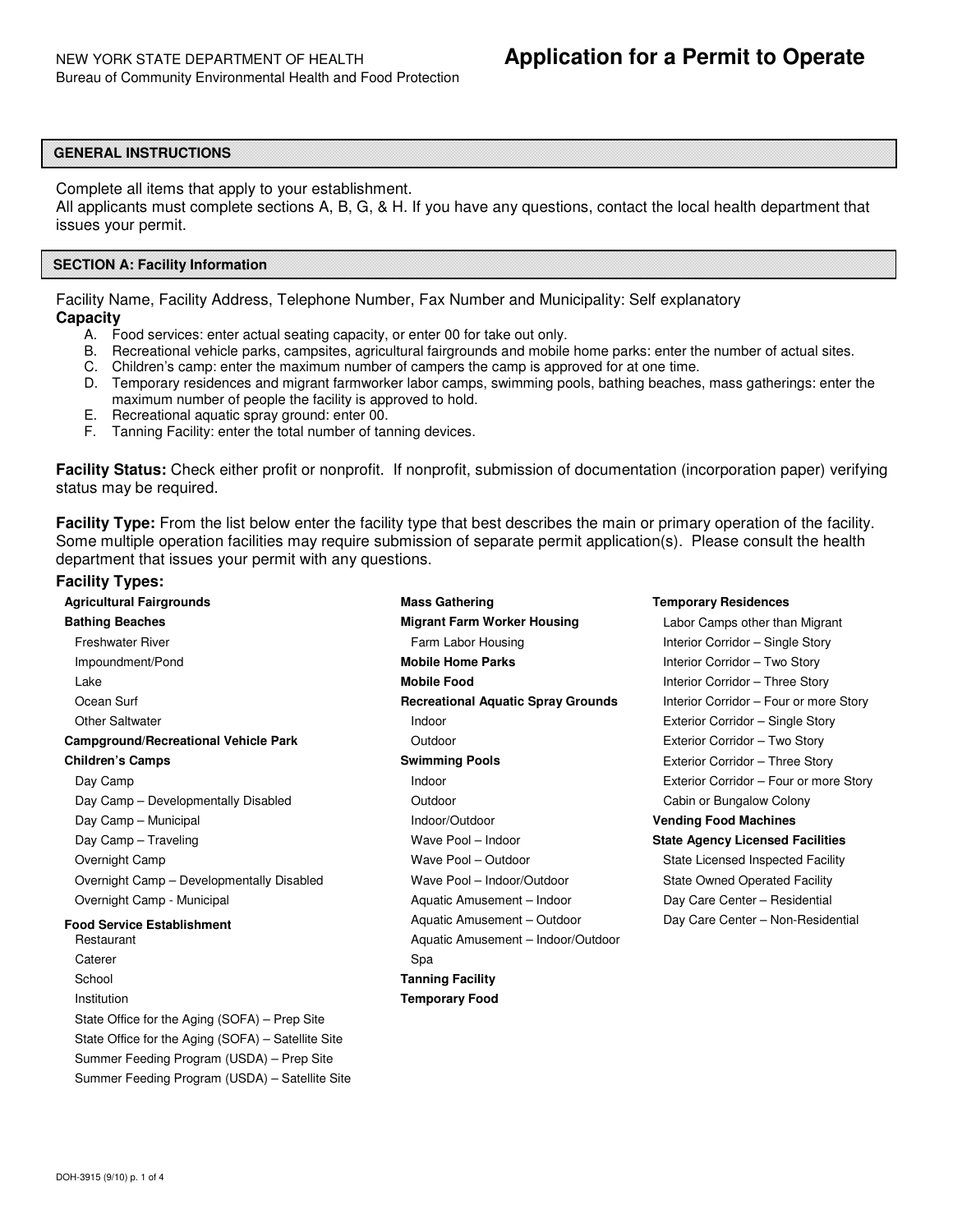**Water Supply/Sewage System:** Check "public" if the facility is serviced by a municipal or public system. Check "private" (onsite) if the system(s) and its operation is onsite and only for this facility. A water/sewage system that is commonly used by several establishments (i.e.: a mall operation) would be a public system.

 **Operations under this registration:** Provide the number of specific operations that apply to this registration. Complete even if the primary or main operation of the facility was identified under the facility type. A swimming complex with one spa, one beach, one indoor and two outdoor pools would report a facility type swimming pool-indoor and enter 1 for spa, 1 for bathing beach, 1 for indoor pool and 2 for outdoor pools in the operations under this registration Section A. For tanning facilities enter the number of beds and booths. Some facilities with multiple operations require separate applications, (i.e., a food service operated at a swimming pool complex would require a separate swimming pool and food service application, and would report their specific operations on the appropriate application forms).

 **Expected Opening/Closing Date:** Enter the expected opening and closing dates (i.e., June 1 is 06/01). If the operation is year-round, enter 01/01 for opening and 12/31 for closing.

**Days of Operation:** Check each box for the day(s) the facility will be open under routine operation.

**Hours of Operation:** Enter the hour the facility is expected to open and close under routine operation. Circle AM or PM as appropriate.

### **SECTION B: Operator/Owner Information**

 **Name of Legal Operator or Operating Corporation (Person in Charge):** Enter name of the legal entity that operates the facility. If the facility is operated by a corporation, enter the name of the operating corporation and the name of the person in charge of the day to day operation. Provide the name(s) of the corporate officers/partners in Section F.

 **Permanent Address of Operator and Telephone Number:** Enter the mailing address including street, city, state and zip code where the legal operator wants to receive mailed correspondence. Enter the telephone and fax number of the legal operator.

 **Employer Identification/Social Security Number:** Enter the **Employer Identification or Social Security Number** of the operator of the facility.

**Email Address and Fax No.:** Enter the email address and fax no. where important health and safety alert messages should be sent during an emergency.

 **Name of Owner:** Enter the name of the owner of the facility if different from the operator.

 **Permanent Address of Owner and Telephone Number:** Enter the mailing address and telephone number of the owner if different from the operator.

## **SECTION C: Complete only for temporary food service establishments, regulated under Subpart 14-2 NYSSC**

## **SECTION D: Complete only for mobile food service vehicles or pushcarts, regulated under Subpart 14-4 NYSSC**

 Check the appropriate type of unit. If motorized, provide the license plate number. Provide the name and address of the commissary where the food is prepared. Attach a separate list of the types of food(s) and/or beverages to be served.

## **SECTION E: Complete only for food/beverage vending machines, regulated under Subpart 14-5 NYSSC**

 Attach a list of the number and type of food dispensing machines including the address and telephone number of each site under this permit.

### **SECTION F: Partners and Corporation Officers**

 If a facility is operated by a partnership or corporation, provide the name, title, permanent mailing address and telephone number of all corporate officers or partners involved in the operation or ownership of the facility.

## **SECTION G: Workers' Compensation and Disability Insurance**

 Provide copies of appropriate forms documenting compliance with the Worker's Compensation Law for (1) both Workers' Compensation and New York State Disability Insurance coverage, **or** (2) exemption from coverage.

#### **SECTION H: Signature**

 Provide the signature of the individual operator, a corporate officer or other authorized identified official in Section F. Please print the name, title and date in the space provided. **Failure to sign the form may delay issuance of your permit to operate. Operation without a valid permit is a violation of the State Sanitary Code and is punishable by fines.**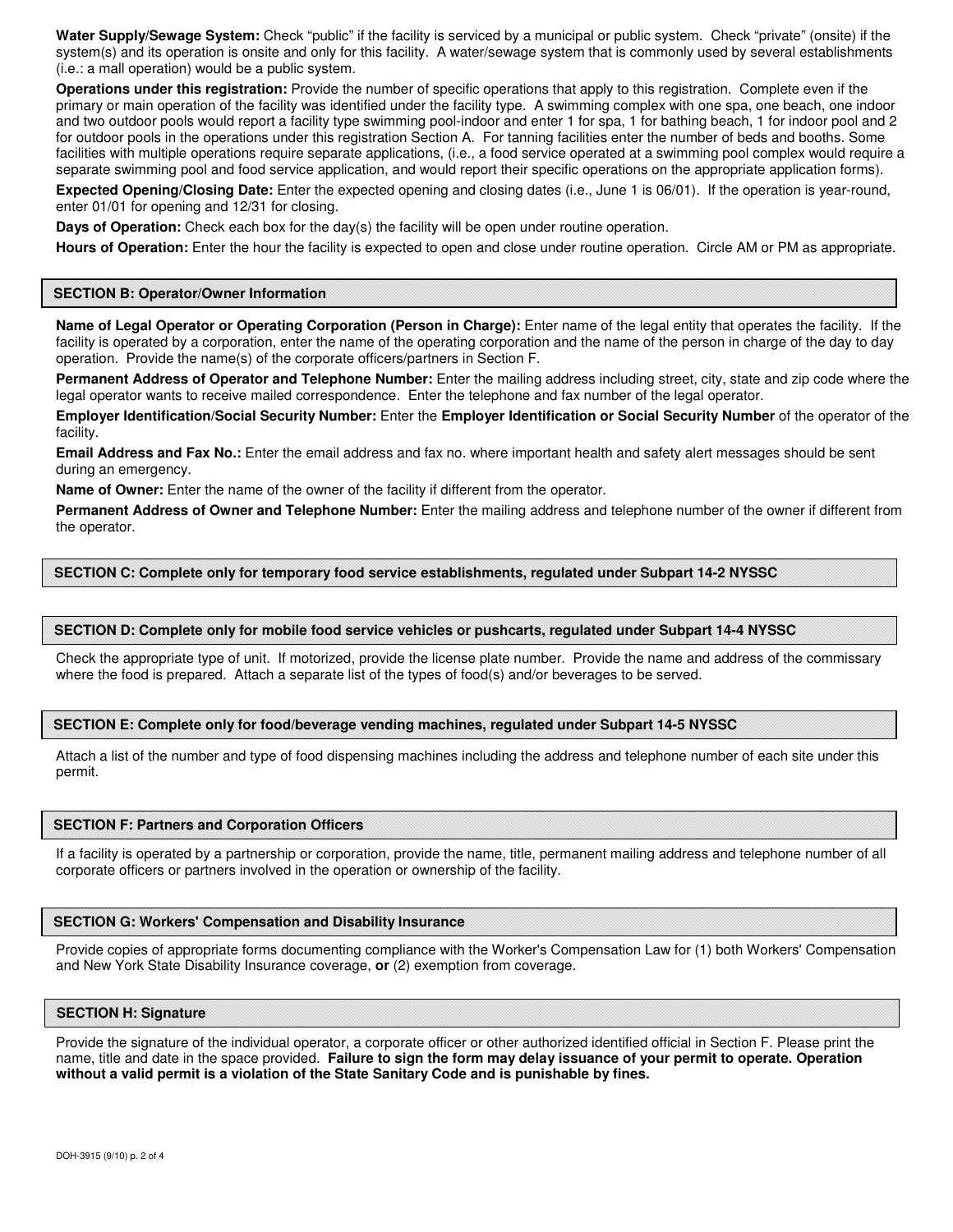Complete all items that apply to your establishment (all applicants must complete Sections A, B, G and H), sign on the back page and return with the appropriate fee at least 30 days prior to the expected opening date to:

| SECTION A: Facility Information (Entire section must be completed by all applicants.)                       |                                                                                             |                                                                                                                                                                                                              |  |  |  |  |
|-------------------------------------------------------------------------------------------------------------|---------------------------------------------------------------------------------------------|--------------------------------------------------------------------------------------------------------------------------------------------------------------------------------------------------------------|--|--|--|--|
|                                                                                                             |                                                                                             |                                                                                                                                                                                                              |  |  |  |  |
|                                                                                                             |                                                                                             |                                                                                                                                                                                                              |  |  |  |  |
|                                                                                                             |                                                                                             |                                                                                                                                                                                                              |  |  |  |  |
|                                                                                                             |                                                                                             |                                                                                                                                                                                                              |  |  |  |  |
| Facility Type [ ] Indicate days operation is open S M T W T F S                                             |                                                                                             |                                                                                                                                                                                                              |  |  |  |  |
|                                                                                                             | Month/Day<br>Month/Dav                                                                      | AM<br>AM  <br><b>PM</b><br><b>PM</b><br>Open<br>Close                                                                                                                                                        |  |  |  |  |
| <b>Water Supply</b>                                                                                         | Number of operations under this registration<br><b>Sewage System</b>                        |                                                                                                                                                                                                              |  |  |  |  |
| Public (municipal)                                                                                          | [ ] Public (municipal)                                                                      | [100] Indoor Pools [100] Bathing Beaches [100] Food Services [100] Day Camps                                                                                                                                 |  |  |  |  |
| ] Private (onsite)                                                                                          | [ ] Private (onsite)                                                                        | Outdoor Pools [ ] Spa Pools [ ] Recreational Aquatic Spray Grounds                                                                                                                                           |  |  |  |  |
|                                                                                                             | Tanning Devices                                                                             |                                                                                                                                                                                                              |  |  |  |  |
|                                                                                                             | SECTION B: Operator/Owner Information (Entire section must be completed by all applicants.) |                                                                                                                                                                                                              |  |  |  |  |
| Legal operator or operating corporation (If corporation or partnership, Section F must be completed.)       |                                                                                             |                                                                                                                                                                                                              |  |  |  |  |
|                                                                                                             |                                                                                             |                                                                                                                                                                                                              |  |  |  |  |
|                                                                                                             |                                                                                             | Permanent address <b>Email address Email address Email address Email address Email address Email address Email address Email address Email address Email address Email address Email address Email addre</b> |  |  |  |  |
|                                                                                                             |                                                                                             |                                                                                                                                                                                                              |  |  |  |  |
|                                                                                                             |                                                                                             |                                                                                                                                                                                                              |  |  |  |  |
|                                                                                                             |                                                                                             |                                                                                                                                                                                                              |  |  |  |  |
| Permanent address                                                                                           | City                                                                                        | State _________ Zip                                                                                                                                                                                          |  |  |  |  |
|                                                                                                             |                                                                                             |                                                                                                                                                                                                              |  |  |  |  |
| SECTION C: Complete for temporary food service establishments only (attach additional sheets as necessary). |                                                                                             |                                                                                                                                                                                                              |  |  |  |  |
| Name and location of event                                                                                  |                                                                                             |                                                                                                                                                                                                              |  |  |  |  |
| Name of Foods                                                                                               | Supplier of ingredients                                                                     | Where and how foods will be prepared and served                                                                                                                                                              |  |  |  |  |
|                                                                                                             |                                                                                             |                                                                                                                                                                                                              |  |  |  |  |
|                                                                                                             |                                                                                             |                                                                                                                                                                                                              |  |  |  |  |
|                                                                                                             |                                                                                             |                                                                                                                                                                                                              |  |  |  |  |